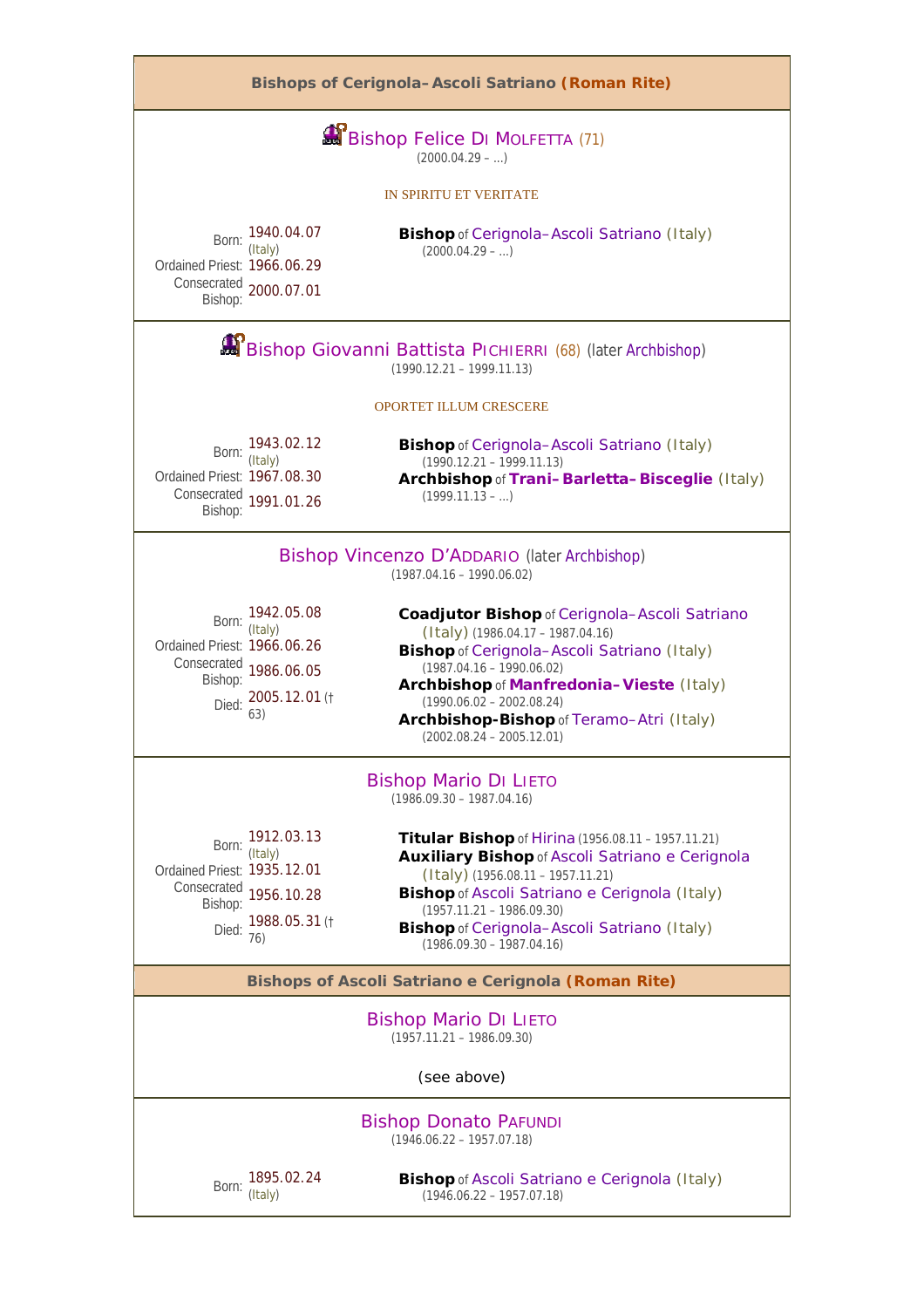| Ordained Priest: 1920.12.05                                                        |                                                                         |                                                                                                                                                                                                                                 |  |  |
|------------------------------------------------------------------------------------|-------------------------------------------------------------------------|---------------------------------------------------------------------------------------------------------------------------------------------------------------------------------------------------------------------------------|--|--|
| Consecrated<br>Bishop:                                                             | 1946.08.15                                                              |                                                                                                                                                                                                                                 |  |  |
| Died:                                                                              | 1957.07.18(†<br>62)                                                     |                                                                                                                                                                                                                                 |  |  |
| Bishop Vittorio CONSIGLIERE, O.F.M. Cap.<br>$(1931.09.01 - 1946.03.15)$            |                                                                         |                                                                                                                                                                                                                                 |  |  |
| Born:<br>Ordained Priest: 1906<br>Bishop:<br>Died:                                 | 1883.06.05<br>(Italy)<br>Consecrated 1931.11.08<br>1946.03.15 (†<br>62) | <b>Bishop</b> of Ascoli Satriano e Cerignola (Italy)<br>$(1931.09.01 - 1946.03.15)$                                                                                                                                             |  |  |
| <b>Bishop Giovanni Sopo</b><br>$(1915.02.19 - 1930.07.23)$                         |                                                                         |                                                                                                                                                                                                                                 |  |  |
| Born:<br>Ordained Priest: 1884.09.21<br>Consecrated<br>Bishop:<br>Died:            | 1862.01.23<br>(Italy)<br>1915.06.29<br>1930.07.23 (†<br>68)             | <b>Bishop</b> of Ascoli Satriano e Cerignola (Italy)<br>$(1915.02.19 - 1930.07.23)$                                                                                                                                             |  |  |
| <b>Bishop Angelo STRUFFOLINI (later Archbishop)</b><br>$(1901.04.15 - 1914.07.01)$ |                                                                         |                                                                                                                                                                                                                                 |  |  |
| Born:                                                                              | 1853.11.08<br>(Italy)                                                   | <b>Bishop</b> of Ascoli Satriano e Cerignola (Italy)<br>$(1901.04.15 - 1914.07.01)$                                                                                                                                             |  |  |
| Consecrated<br>Bishop:<br>Died:                                                    | 1901.04.28<br>1917.03.30(†<br>63)                                       | Titular Archbishop of <i>Philippi</i> (1914.07.01 - 1917.03.30)                                                                                                                                                                 |  |  |
| Bishop Domenico Cocchia, O.F.M. Cap.<br>$(1887.05.23 - 1900.11.18)$                |                                                                         |                                                                                                                                                                                                                                 |  |  |
| Born:<br>Ordained Priest: 1866.01<br>Consecrated<br>Bishop:                        | 1843.07.10<br>(Italy)<br>1884.11<br>Died: 1900.11.18 (†<br>57)          | <b>Titular Bishop</b> of <i>Theveste</i> (1884.08.08 - 1887.05.23)<br>Apostolic Administrator of Otranto (Italy)<br>$(1884.08.08 - 1887.05.23)$<br>Bishop of Ascoli Satriano e Cerignola (Italy)<br>$(1887.05.23 - 1900.11.18)$ |  |  |
|                                                                                    |                                                                         | <b>Bishop Antonio SENA</b><br>$(1872.12.23 - 1887.03.20)$                                                                                                                                                                       |  |  |
| Born:<br>Ordained<br>Priest:<br>Died:                                              | 1814.03.29<br>(Italy)<br>1836.10.02<br>1887.03.20 (†<br>72)             | <b>Bishop</b> of Ascoli Satriano e Cerignola (Italy)<br>$(1872.12.23 - 1887.03.20)$                                                                                                                                             |  |  |
| <b>Bishop Leonardo TODISCO GRANDE</b>                                              |                                                                         |                                                                                                                                                                                                                                 |  |  |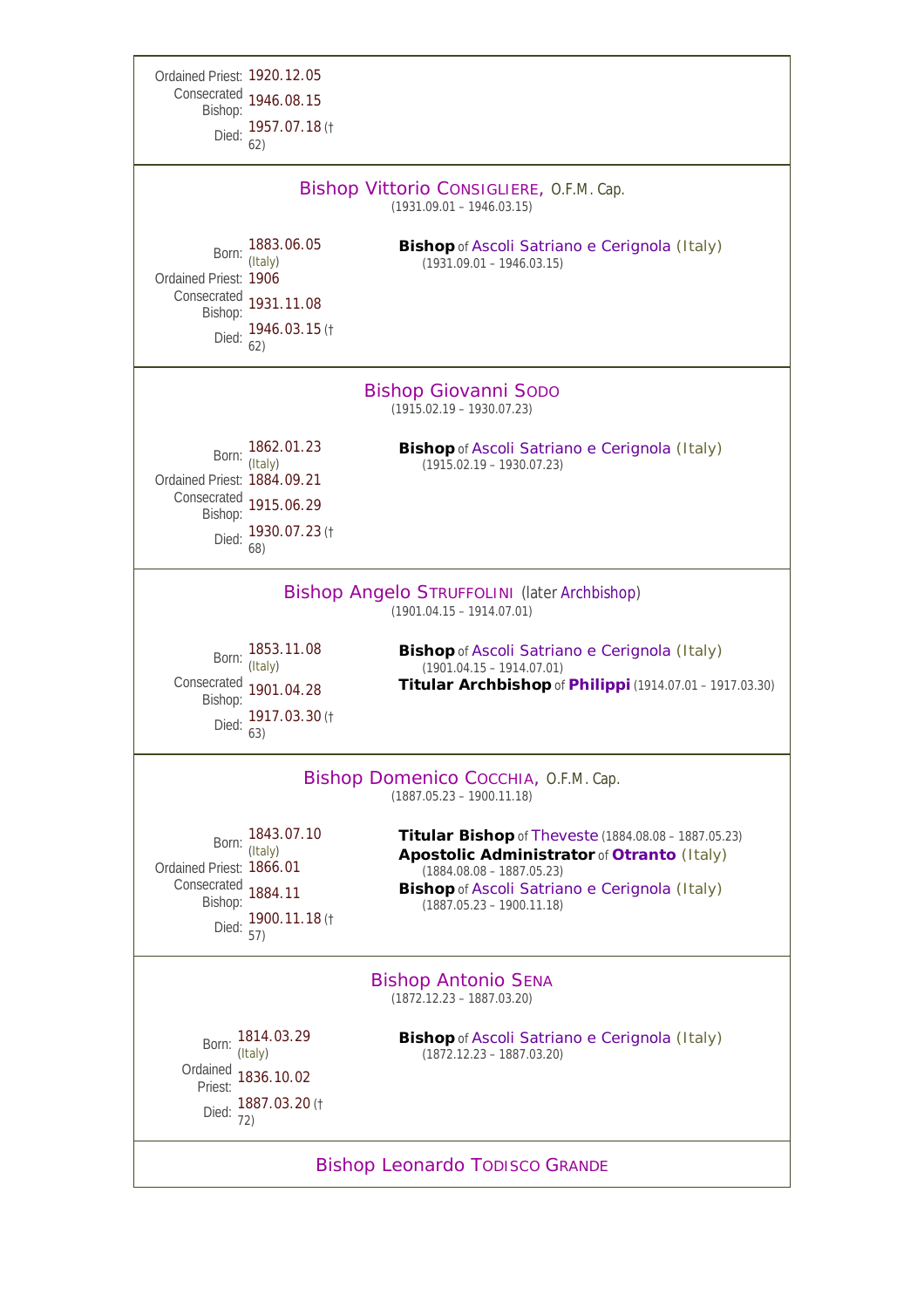|                                                                                                                                  | $(1849.04.20 - 1872.05.13)$                                                                                                                        |  |  |  |
|----------------------------------------------------------------------------------------------------------------------------------|----------------------------------------------------------------------------------------------------------------------------------------------------|--|--|--|
| 1789.11.15<br>Born:<br>(Italy)<br>Ordained Priest: 1814.04.09<br>Consecrated 1834.01.26<br>Bishop:<br>Died: 1872.05.13 (†<br>82) | <b>Bishop</b> of Crotone (Italy) (1833.10.04 - 1849.04.20)<br>Bishop of Ascoli Satriano e Cerignola (Italy)<br>$(1849.04.20 - 1872.05.13)$         |  |  |  |
| <b>Bishop Francesco IAVARONE</b><br>$(1832.03.21 - 1849.04.20)$                                                                  |                                                                                                                                                    |  |  |  |
| Born: 1788.05.16 (Italy)<br>Died: 1854.08.19 († 66)                                                                              | Bishop of Ascoli Satriano e Cerignola (Italy)<br>$(1832.03.21 - 1849.04.20)$<br>Bishop of Sant'Agata de' Goti (Italy) (1849.04.20 -<br>1854.08.19) |  |  |  |
| <b>Bishop Antonio Maria NAPPI</b><br>$(1819.06.14 - 1830.05.02)$                                                                 |                                                                                                                                                    |  |  |  |
| Born: 1752.01.22 (Italy)<br>Died: 1830.05.02 († 78)                                                                              | <b>Bishop</b> of Ascoli Satriano (Italy) (1818.05.26 - 1819.06.14)<br>Bishop of Ascoli Satriano e Cerignola (Italy)<br>$(1819.06.14 - 1830.05.02)$ |  |  |  |
| <b>Bishops of Ascoli Satriano (Roman Rite)</b>                                                                                   |                                                                                                                                                    |  |  |  |
| <b>Bishop Antonio Maria NAPPI</b><br>$(1818.05.26 - 1819.06.14)$                                                                 |                                                                                                                                                    |  |  |  |
|                                                                                                                                  | (see above)                                                                                                                                        |  |  |  |
| <b>Bishop Emanuele DE TOMASIIS</b><br>$(1771.12.16 - 1807.01.05)$                                                                |                                                                                                                                                    |  |  |  |
| Born: (Italy)<br>Died: 1807.01.05                                                                                                | <b>Bishop</b> of Ascoli Satriano (Italy) (1771.12.16 - 1807.01.05)                                                                                 |  |  |  |
| <b>Bishop Giuseppe CAMPANILE</b><br>$(1737.12.20 - 1771.10.17)$                                                                  |                                                                                                                                                    |  |  |  |
| Born: (Italy)<br>Died: 1771.10.17                                                                                                | <b>Bishop</b> of Ascoli Satriano (Italy) (1737.12.20 - 1771.10.17)                                                                                 |  |  |  |
|                                                                                                                                  | <b>Bishop Francesco Antonio DE MARTINIS</b><br>$(1728.05.10 - 1737)$                                                                               |  |  |  |
| Born: (Italy)<br>Died: 1737                                                                                                      | Bishop of Ascoli Satriano (Italy) (1728.05.10 - 1737)                                                                                              |  |  |  |
| <b>Bishop Francesco Antonio PUNZI</b><br>$(1685.04.28 - 1728.03.28)$                                                             |                                                                                                                                                    |  |  |  |
| Born: (Italy)<br>Died: 1728.03.28                                                                                                | <b>Bishop</b> of Ascoli Satriano (Italy) (1685.04.28 - 1728.03.28)                                                                                 |  |  |  |
|                                                                                                                                  | <b>Bishop Filippo LENTI</b><br>$(1680.04.01 - 1684)$                                                                                               |  |  |  |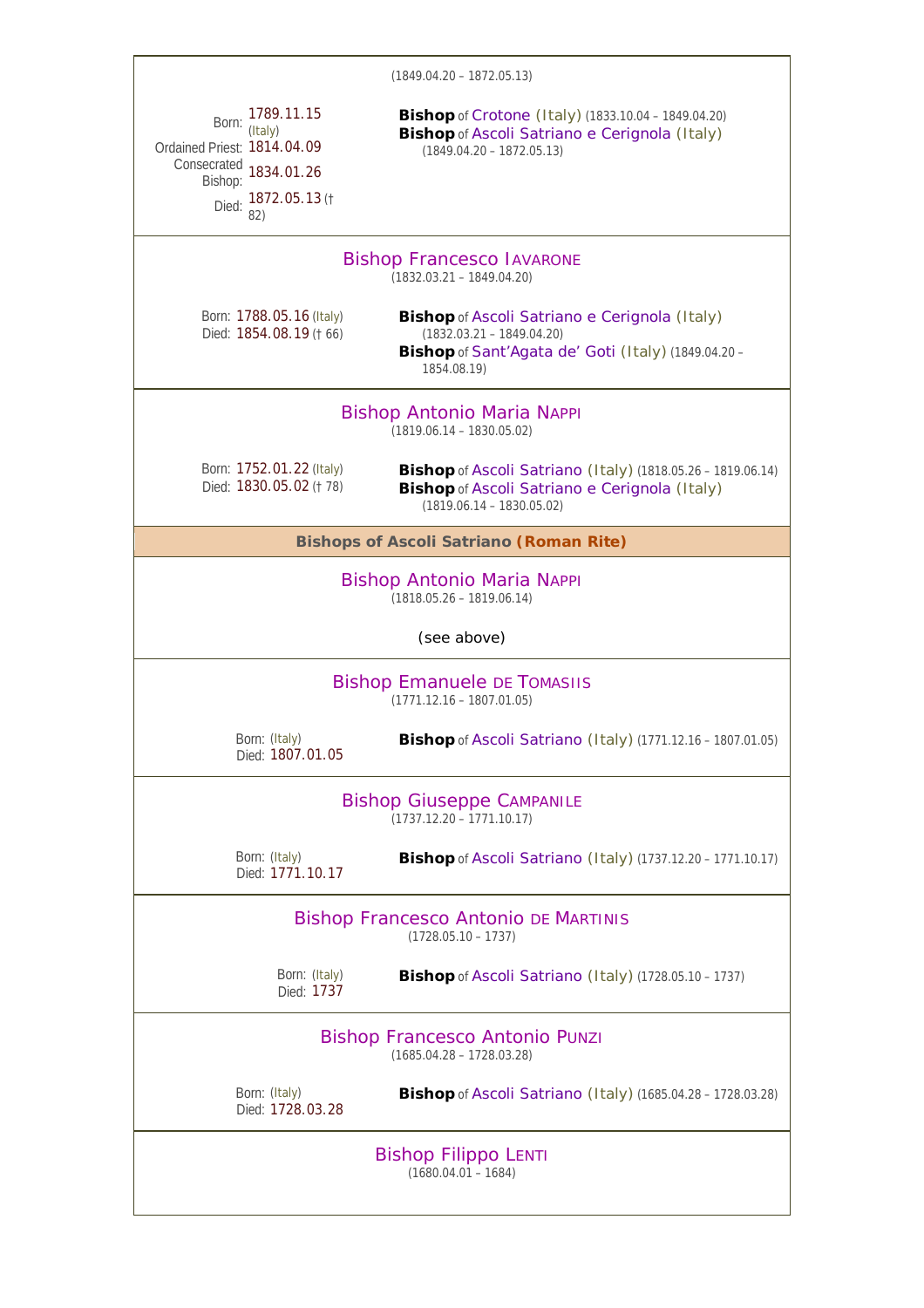| Died: 1684                                                      | <b>Bishop</b> of Ascoli Satriano (Italy) (1680.04.01 - 1684)                                                                                             |  |  |
|-----------------------------------------------------------------|----------------------------------------------------------------------------------------------------------------------------------------------------------|--|--|
| <b>Bishop Felice Via COSENTINO</b><br>$(1672 - 1679)$           |                                                                                                                                                          |  |  |
| Died: 1679                                                      | Bishop of Ascoli Satriano (Italy) (1672 - 1679)                                                                                                          |  |  |
|                                                                 | Bishop Giacomo Filippo BESCAPÈ<br>$(1659 - 1672)$                                                                                                        |  |  |
| Died: 1672                                                      | Bishop of Ascoli Satriano (Italy) (1659 - 1672)                                                                                                          |  |  |
|                                                                 | <b>Bishop Filippo</b><br>$(1657.05.28 - 1659)$                                                                                                           |  |  |
| Died: 1659                                                      | Bishop of Ascoli Satriano (Italy) (1657.05.28 - 1659)                                                                                                    |  |  |
| <b>Bishop Pirro Luigi CASTELLOMATA</b><br>$(1648 - 1656)$       |                                                                                                                                                          |  |  |
| Died: 1656                                                      | <b>Bishop</b> of Ascoli Satriano (Italy) (1648 - 1656)                                                                                                   |  |  |
| <b>Bishop Michele REZIA</b><br>$(1639.08.08 - 1648)$            |                                                                                                                                                          |  |  |
| Died: 1648                                                      | Bishop of Ascoli Satriano (Italy) (1639.08.08 - 1648)                                                                                                    |  |  |
| <b>Bishop Gregorio BOLOGNETTI</b><br>$(1630 - 1639)$            |                                                                                                                                                          |  |  |
| Died: 1639                                                      | Bishop of Ascoli Satriano (Italy) (1630 - 1639)                                                                                                          |  |  |
| Bishop Francesco Andrea GELSOMINO, O.E.S.A.<br>$(1625 - 1629)$  |                                                                                                                                                          |  |  |
| Died: 1629                                                      | Bishop of Ascoli Satriano (Italy) (1625 - 1629)                                                                                                          |  |  |
| <b>Bishop Francesco Maria DE MARRA</b><br>$(1620.04.29 - 1624)$ |                                                                                                                                                          |  |  |
| Died: 1624                                                      | Bishop of Ascoli Satriano (Italy) (1620.04.29 - 1624)                                                                                                    |  |  |
| Bishop Ferdinando D'AVILA, O.F.M. Obs.<br>$(1603 - 1620)$       |                                                                                                                                                          |  |  |
| Died: 1620                                                      | <b>Bishop</b> of Ascoli Satriano (Italy) (1603 - 1620)                                                                                                   |  |  |
| Bishop Francesco BONFIGLIO, O.F.M. Conv.<br>$(1593 - 1603)$     |                                                                                                                                                          |  |  |
| Died: 1603                                                      | <b>Minister General of Order of Friars Minor Conventual</b><br>(Conventual Franciscans) (1590 - 1591)<br>Bishop of Ascoli Satriano (Italy) (1593 - 1603) |  |  |
| <b>Bishop Marco LANDO</b>                                       |                                                                                                                                                          |  |  |